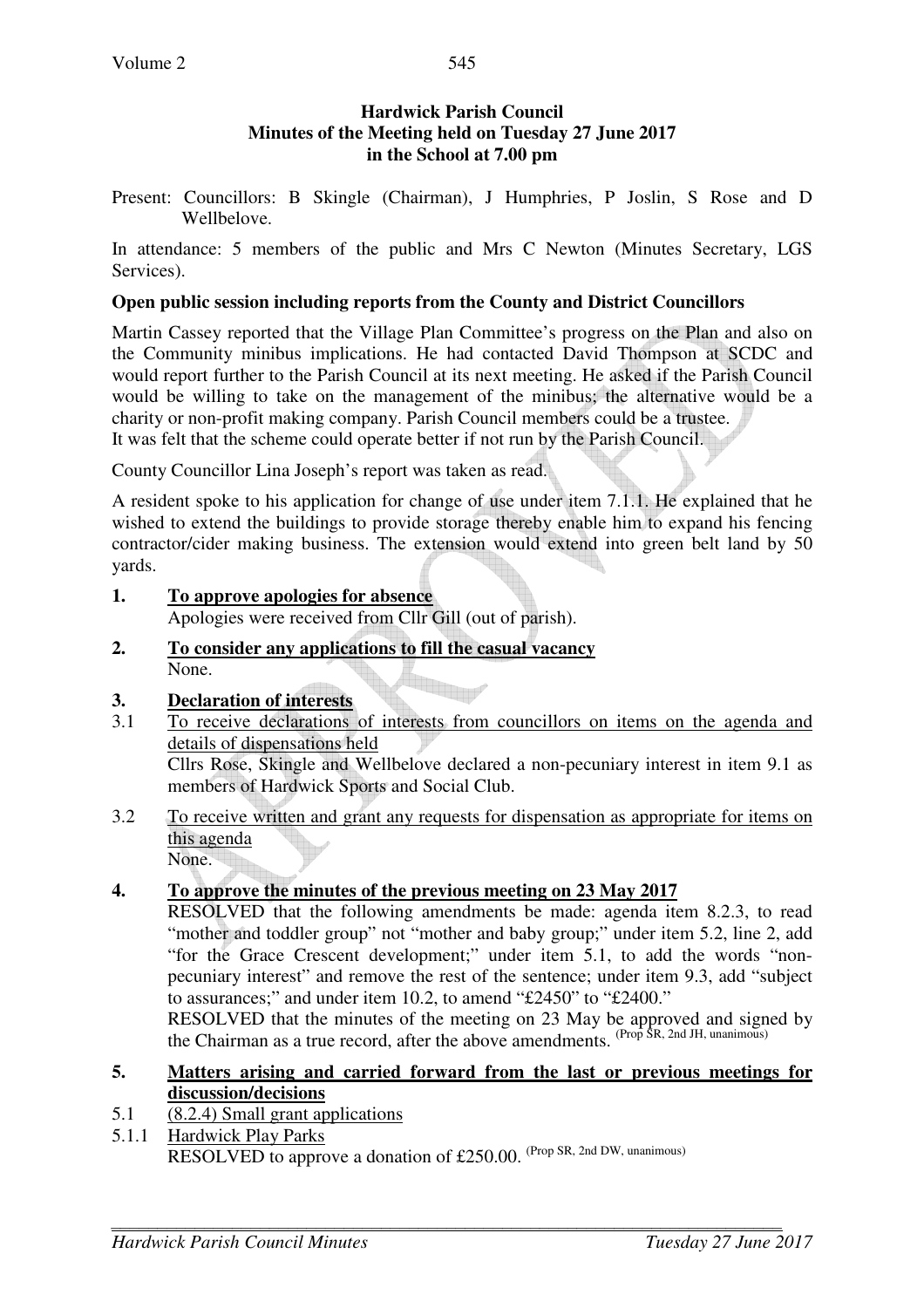Volume 2

- 5.1.2 Hardwick Mothers and Toddlers Group RESOLVED to approve a donation of £250.00. (Prop SR, 2nd DW, unanimous)
- 5.1.3 Hardwick Pre-School RESOLVED to approve a donation of £250.00. (Prop SR, 2nd DW, unanimous)
- 5.1.4 3<sup>rd</sup> Hardwick Brownies RESOLVED to approve a donation of £250.00. (Prop SR, 2nd DW, unanimous)
- 5.2 There was no item 5.2.
- 5.3 (11.4) Proposal for community minibus RESOLVED to appoint Cllr Humphries to assist Mr Cassey.
- 5.4 (12.5) To consider the Internal Auditor's report and Proposal that the Council rejects the report as it currently stands and that the Clerk relays this to both the internal and external auditors

RESOLVED that the Council do not accept the internal auditor's report as it currently stands owing to some substantially incorrect or incomplete matters of fact (Prop SR, 2<sup>nd</sup> DW carried with 2 in favour and 3 abstentions)

RESOLVED to seek quotes from alternative internal auditors. (Prop SR, 2nd JH, unanimous)

 RESOLVED that the Internal Auditor provide a draft of the report so that the Council may respond on factual matters before the final report. <sup>(Prop SR, 2nd DW, carried with 3 in favour and 2 against)</sup>

- 5.5 (12.6) To prepare the Annual Governance Statement (Section 1 of the Annual Return) RESOLVED that the statements in the Annual Governance Statement be all answered "Yes." Apart from Trusts which is "No" (Prop BS, 2nd PJ, unanimous)
- 5.6 (12.7) To approve the Annual Governance Statement by resolution RESOLVED that the Annual Governance Statement be approved and signed by the Chairman on the Council's behalf. (Prop BS, 2nd PJ, unanimous)
- 5.7 (12.8) To consider the Accounting Statements (Section 2 of the Annual Return) RESOLVED with respect to the two un-presented cheques that the Victoire Press invoice for £750 be written off as this has probably been paid by Hardwick Happenings, and that the cheque for Jonno Gaze for £122 should not be written off and he is to be asked if it has been lost or if he requires a replacement cheque. (Prop SR, 2nd JH unanimous)

RESOLVED that the invoices for Hardwick Harriers and Hardwick Football Club totalling £500 are not written off and that they be reinstated in the current year and that an update be provided to the Council for the next meeting. (Prop SR, 2nd JH unanimous)

- 5.8 (12.9) To approve the Accounting Statements by resolution RESOLVED that the Accounting Statements be approved. (Prop SR, 2nd DW unanimous)
- 5.9 To ensure that the Accounting Statements are signed and dated by the person presiding at the meeting RESOLVED that the Accounting Statements be signed and dated by the Chairman on the Council's behalf. (Prop SR, 2nd DW, unanimous)
- 5.10 (13) To consider whether any items can be delegated to the Clerk and possibly a member to expedite Parish council business On a proposition by the Chairman, it was agreed to vary the order of business to take this item at the end of the meeting.

The correspondence from Norman Gillan Consulting was noted.

5.0.11 Meeting of Village Working Group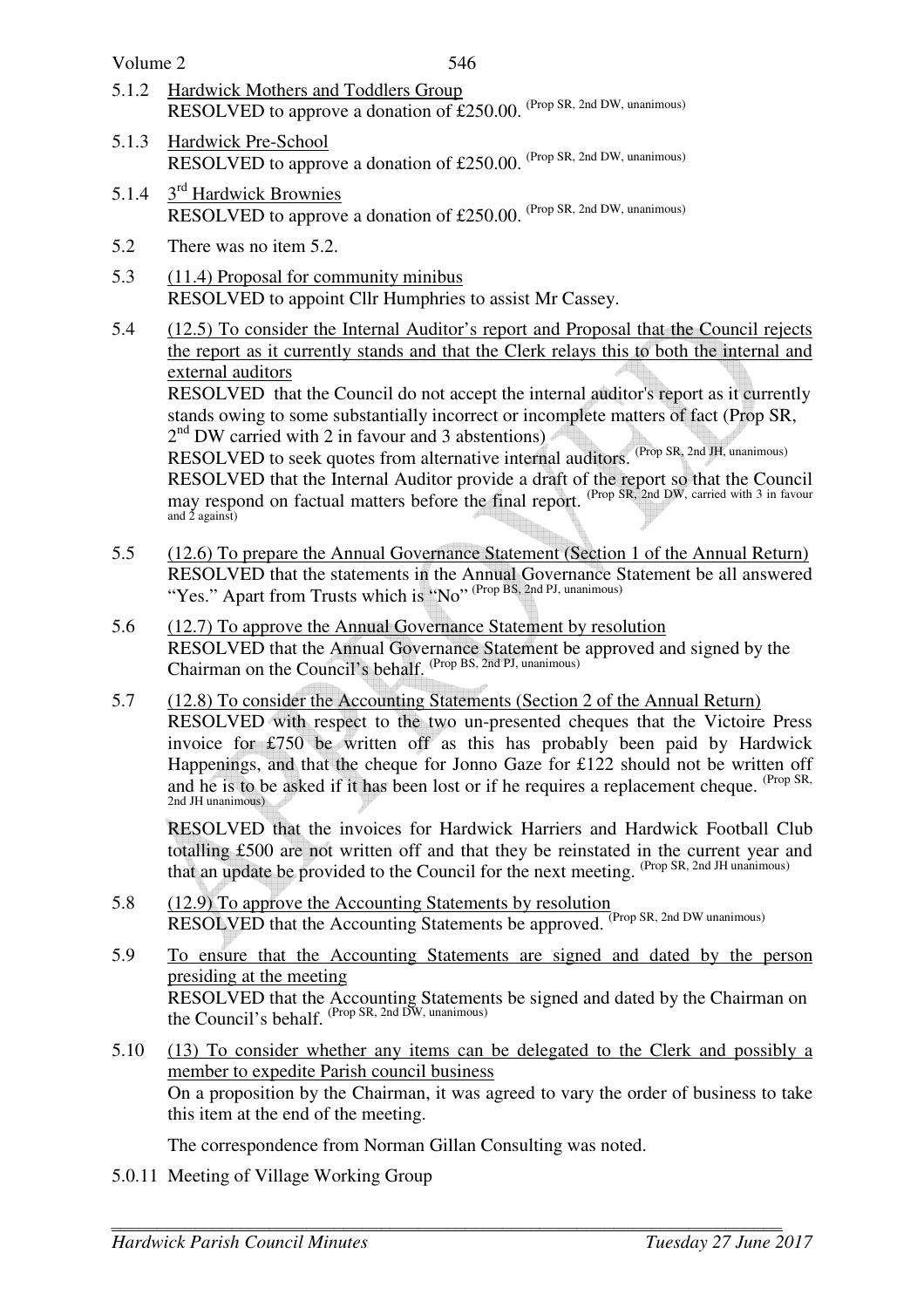RESOLVED to receive the verbal report on today's meeting of the Village Working Group attended by Cllr Rose (Hardwick Parish Council), Anne Jones (Trustee of Hardwick Village Hall and Social Club), Martin Cassey (Hardwick Village Plan), Alan West (Hardwick Community Association), Peter McKeown (Carter Jonas), Glyn Mutton (Hill Residential), Paul Derry (Barton Willmore), David Thompson (SCDC), Jane Muncey (Hardwick Scouts and Guides).

 RESOLVED that New Housing Developments and Planning Obligations should be a standing agenda item for future meetings.

# **6. Correspondence/communications received**

- 6.1 Chris Fuller report on grass cutting and recommendation that the maintenance of the area under the perimeter trees should be increased to monthly RESOLVED to delegate to the Clerk and Cllr Gill to resolve the issue with Chris Fuller and the contractor regarding the perimeter vegetation. (Prop BS, 2nd DW unanimous)
- 6.2 MAGPAS request for financial support RESOLVED that the Parish Council decline the request on the grounds that the organisation is outside the parish. <sup>(Prop BS, 2nd SR, unanimous)</sup> RESOLVED to delegate to the Clerk the power to reject any s137 applications that are out of parish.

# **7. Planning Applications and Decision notices and tree works applications**

- 7.1 Planning applications received since the last meeting
- 7.1.1 S/1745/17/FL Land to rear of 25 St Neots Road Change of use for the existing buildings to B8. Fitting of timber doors RESOLVED that the Parish Council supports the application. (Prop DW, 2nd PJ, unanimous)
- 7.1.2 S/1879/17/FL 2 Laxton Avenue Proposed new dwelling on land adj 2 Laxton Close RESOLVED that the Parish Council makes no recommendation. (Prop PJ, 2nd JH, unanimous)
- 7.1.3 S/1886/17/FL 44 Hall Drive Proposed three bedroom bungalow RESOLVED that the Parish Council objects to the application. (Prop PJ, 2nd JH, unanimous)
- 7.1.4 S/1945/17/FL Old Victoria Farmhouse, 26 Main Street New rear extension and work around existing bread oven RESOLVED that the Parish Council supports the application. (Prop PJ, 2nd JH, unanimous)
- 7.1.5 S/1946/17/LB Old Victoria Farmhouse, 26 Main Street New rear extension and work around existing bread oven – listed building application RESOLVED that the Parish Council supports the application. (Prop PJ, 2nd JH, unanimous)
- 7.1.6 S/2212/17/FL 11 Pershore Road RESOLVED, given that no information had been seen, to check with the Clerk whether a response may be made by email between meetings.
- 7.2 SCDC Decision Notices Details of planning permissions granted by SCDC or refusal notices since the last meeting can be viewed on the SCDC Planning Portal at http://plan.scambs.gov.uk/.
- 7.2.1 S/3461/16/FL Victoria Farm, Cambridge Road Retention of a temporary modular building for use as a farm office for up to two years – Permission granted.
- 7.2.2 S/3442/16/FL Hobsons Farm, Kings Road Proposed alterations to an agricultural building and change of use of part of a paddock to a car park necessary to use the building as a farm office under Class R of the Town and Country Planning (General Permitted Development) (England) Order 2015 - Permission granted.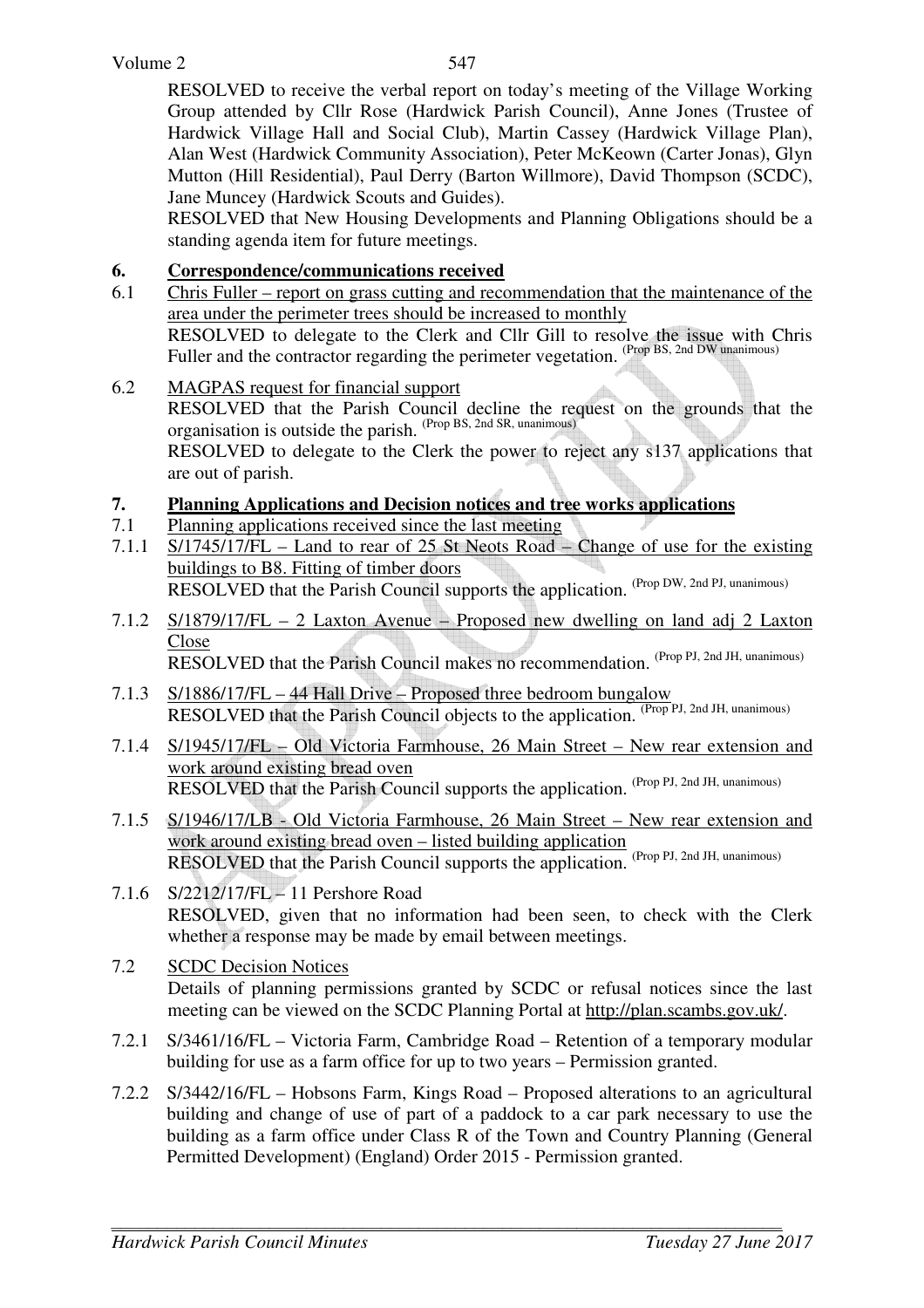Volume 2

- 7.2.3 S/0291/17/LD 50 Hall Drive Lawful development certificate for proposed two storey rear extension and single storey side extension, conversion of garage to residential – Permission granted.
- 7.2.4 S/1030/17/FL 109 Bramley Way Two storey side extension and single storey porch replacement – Permission refused.
- 7.2.5 S/0915/17/FL 61 St Neots Road Extension Permission granted.
- 7.2.6 S/1042/17/FL 11 Pershore Road Proposed side two storey extension with internal renovations – Withdrawn.
- 7.2.7 S/0979/17/FL 52 Main Street Proposed timber frame double garage Permission granted.
- 7.2.8 S/1039/17/FL 125 Limes Road Extend the entrance hall, extend the kitchen/dining area. Remove wall between sitting room and kitchen/dining room. Reposition the gate in the garden wall from the drive, insert a door in the garage in the north east elevation – Permission granted.
- 7.3 Tree Works None.

## **8. Members reports and items for information only**

8.0.1 Local Liaison Forum meeting on 27 June RESOLVED to receive Cllr Joslin's verbal report.

#### **9. Finance, procedure and risk assessment**

9.1 To consider any quotes for urgent work required because of risk and Clerk's use of delegated powers

 RESOLVED to note the following action taken by the Clerk and Chairman together under delegated powers to

accept Coulson's quote of £3727.00 plus VAT to over clad the existing fascias plus clean out all the gutters and repair the broken section at £630 plus VAT, as the existing fascias were sound enough to be over clad and the fascias won't require any further maintenance for approx 10 years.

As required by the CDM Regulations 2014, the Clerk and Chairman appointed Coulsons as both the Principal Contractor and Principal Designer at no cost to the Council.

The Clerk has spoken to Coulsons who have said that in their opinion the soffits are sound and the only issue they can see is that they don't match the colour of new cladding. This could be overcome by staining them.

 RESOLVED to delegate to the Clerk to put the necessary works in hand to attend to a fallen branch between Ashmead Drive and Sudeley Grove. <sup>(Prop BS, 2nd JH, unanimous)</sup>

## 9.2 To receive play areas and skate park inspection reports and consider the RoSPA reports

RESOLVED to receive the reports.

RESOLVED to obtain quotations for the removal of concrete posts left behind after installation of the fence as this is a health and safety issue.

RESOLVED to note the RoSPA reports and Cllr Gill's report.

RESOLVED <sup>(Prop BS, 2nd SR, unanimous)</sup> that the Handyman be asked to remove the Grenadier Walk moss.

Worcester Avenue – No work required at this time.